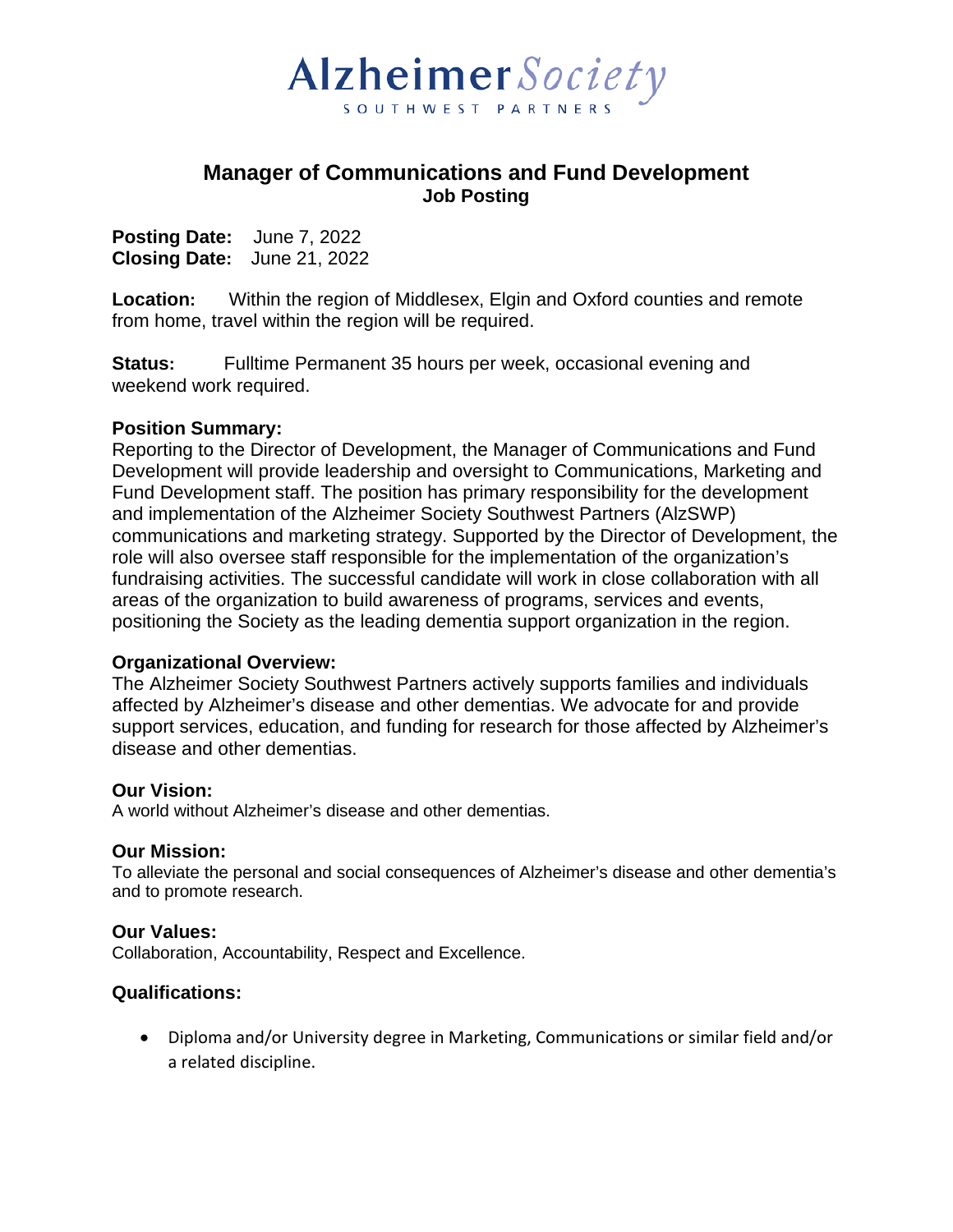# Alzheimer Society

- 3 + years experience in Marketing, Communications or related roles, preferably in the not-for-profit sector.
- Experience working in Fund Development.
- Strong storytelling skills with strengths across multiple disciplines including written, digital media, design, photography, video, social media.
- Demonstrated ability to plan, coordinate and evaluate promotional programs.
- Ability to lead, support and evaluate a multi-disciplinary staff team.
- A demonstrated ability to establish and maintain community partnerships.
- Excellent interpersonal, communication and organizational abilities.
- Strong experience with graphic design and web software, social media platforms, Microsoft Office 365 suite; knowledge of Raiser's Edge an asset.
- Flexibility to represent the Society at events and programs, some of which occur outside of regular work hours.
- Valid driver's license and access to own vehicle.

## **Responsibilities:**

- Build awareness of Alzheimer's disease and other dementias, the programs and services offered by the Society, and the need for philanthropic support.
- Oversee the AlzSWP brand across all media.
- Lead the development and implementation of a communications and marketing strategy.
- Support the Director of Development to build and implement a comprehensive fundraising strategy.
- Oversee fund development and communications staff .
- Work with programs and services teams to effectively promote Alzheimer Society services to clients and general public.
- Work with fund development team to effectively promote fundraising events and support donor recognition and stewardship activities.
- Support Senior Leadership on implementation of advocacy strategies related to municipal, provincial and federal levels of government.
- Execute a variety of marketing campaigns to develop and deliver targeted messages across a variety of media: digital, social media, television, print, radio etc.
- Oversee media relations for AlzSWP.
- Work with Director of Development to create a crisis communication plan and provide advice to staff, CEO and Board of Directors on the management of public relations issues.
- Work with Director of Development to establish, measure, evaluate and report on key performance metrics for marketing and fund development.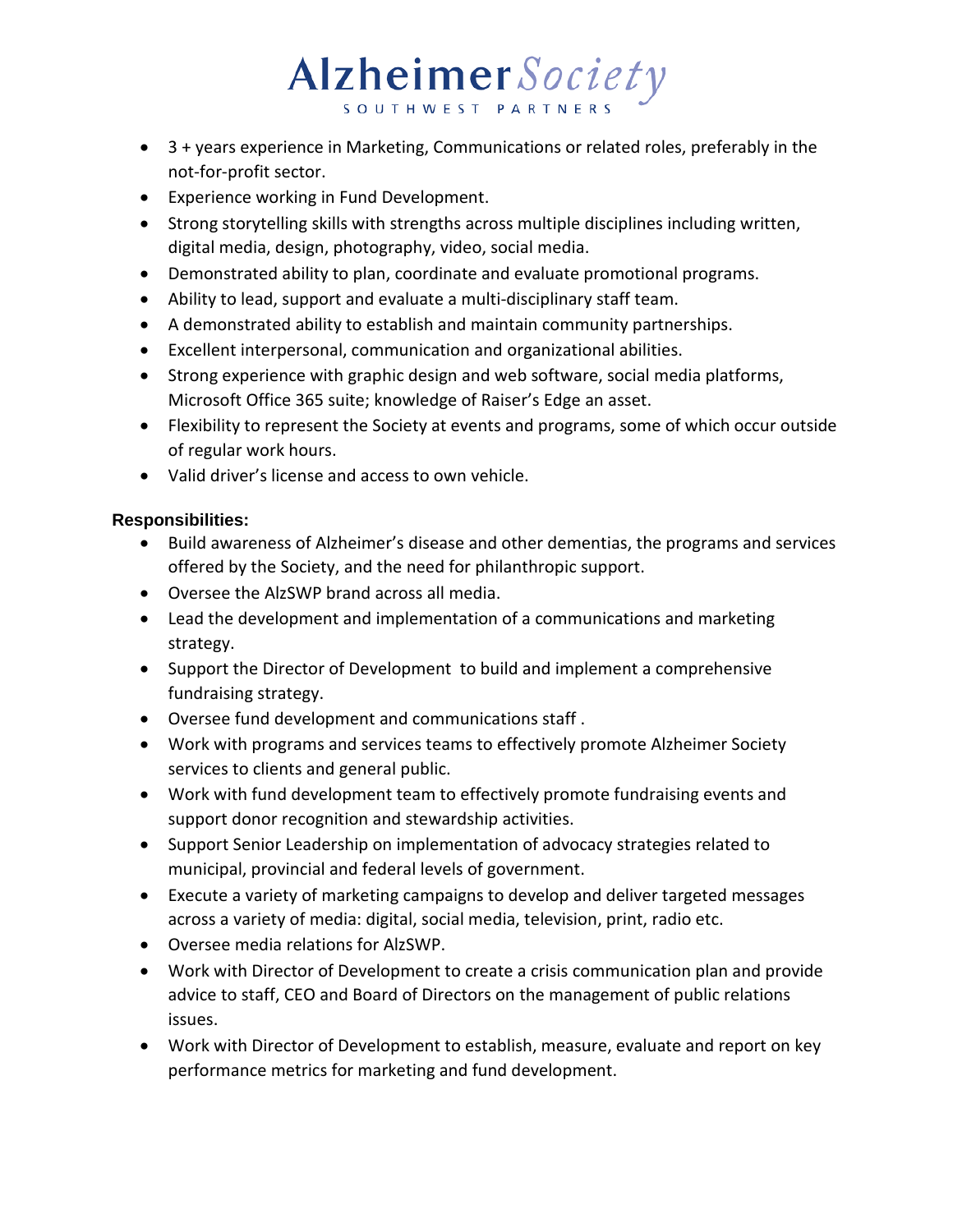

- Work collaboratively with provincial, national, and other local Alzheimer Societies to ensure marketing strategies and activities are fully aligned.
- Assist the Director of Development in developing the annual budgets.

## **Evaluation & Other Responsibilities**

- Marketing, Communications and Fund Development related key performance metrics;
- Annual performance review with the Director of Development

#### **Immediate Supervisor:**

• Director of Development

## **Indirect Supervisor:**

• CEO

## **Working Conditions:**

Office Setting / remote work from home. General office duties, typing, filing, occasional lifting / carrying 25lbs, reaching, bending, walking, sitting, and standing (standing desk provided). Freedom of movement throughout the day. Travel is required.

**\****This will be an in-office position with some opportunity to work from home and will require consistent wearing of proper PPE and completing education in proper Public Health guidelines surrounding PPE and Covid-19 protocols.* 

**If you meet these qualifications, please submit a cover letter and resume in pdf format to: [amanda.jahn@alzswp.ca](mailto:amanda.jahn@alzswp.ca) with the job title listed in the subject line.** 

## **COVID-19 Vaccination:**

The Society requires that you be fully vaccinated for COVID-19, subject to any accommodation obligations you may have under human rights legislation.

## **Commitment to Equitable Recruitment:**

The Alzheimer Society of Ontario recognizes the value and dignity of each individual and ensures everyone has genuine, open, and unhindered access to employment opportunities, free from any barriers, systemic or otherwise. We are dedicated to building a diverse and inclusive work environment, where the rights of all individuals and groups are protected and all members feel safe, respected, empowered, and valued for their contributions.

Our values include **justice** and **connection** and are the guideposts we use for decision-making of all kinds. We believe that this will guide the organization toward a place of inclusion for all where equity and access to essential supports and services becomes the reality.

We are committed to inclusive, barrier-free recruitment and selection processes in accordance with the Human Rights Code and AODA. The Alzheimer Society of Ontario welcomes those